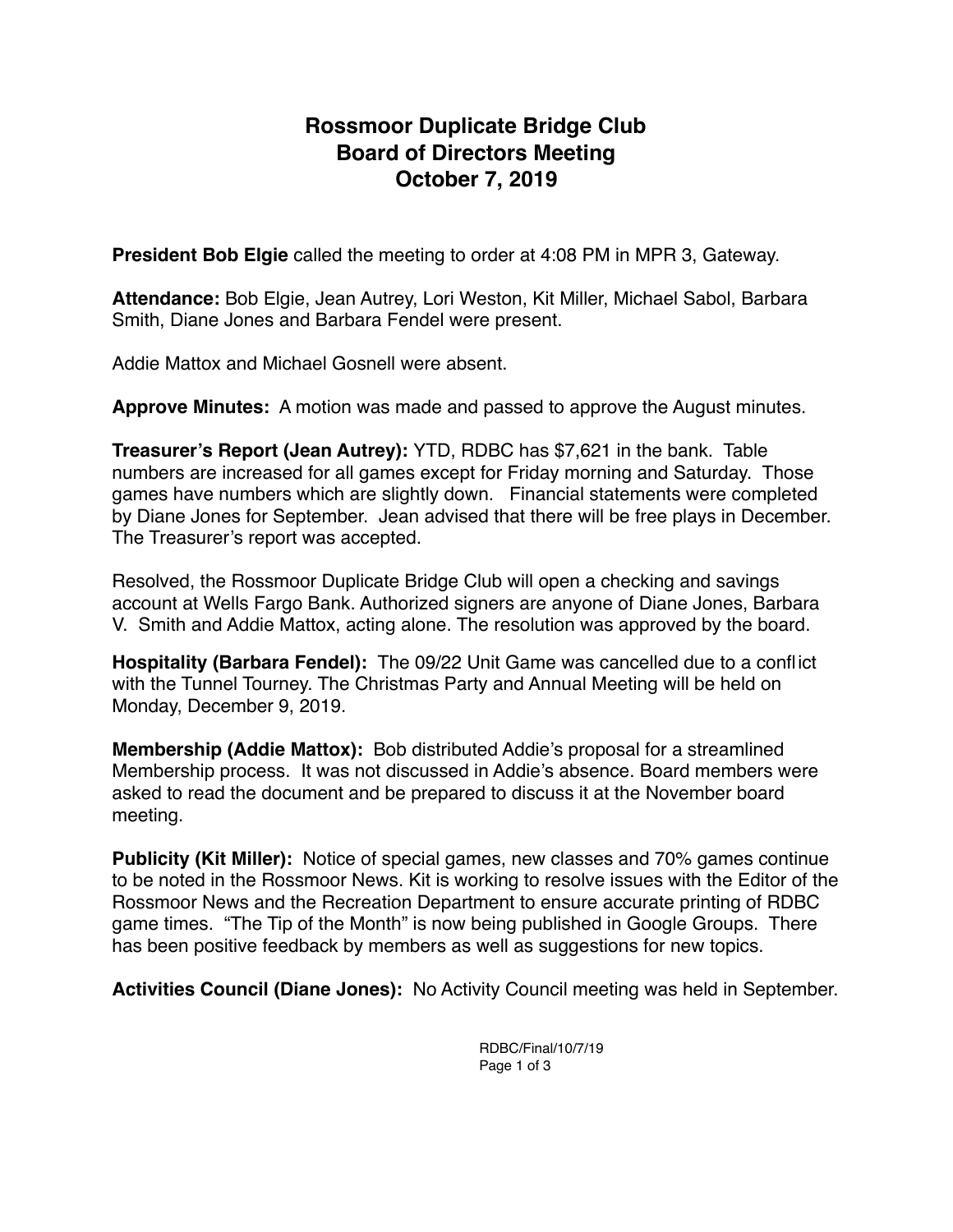**Mentoring Program (Michael Sabol):** Michael presented suggestions for Round 2 of the mentoring program. A motion was made and voted upon to agree to the changes. Michael will begin announcements of the new program before the beginning of each game. The changes include the following:

- *-* Mentees and Mentors may agree to a mentoring relationship independently. There will be no assignments made by RDBC. Should a Mentee request a mentor from RDBC, one will be suggested from a list maintained by The Mentoring Program.
- *-* No specific number of points is required for mentees. Mentors must have at least 100 more points than the player being mentored. This will be verified by RDBC
- *-* Mentors and Mentees may not be regular partners. This will be verified by RDBC.
- *-* Mentoring may take place in either the "A" or "B" section dependent upon the game point count restrictions.
- *-* Mentors will be entitled to as many as six free plays.
- *-* All mentoring sessions must be completed within a three month period.

**Nominating Committee (Lori Weston):** The Nominating Committee has recruited names of potential board members for 2020. A proposed slate will be prepared before the next board meeting to be held on November 4, 2019.

**Manager's Report (Michael Gosnell):** In Michael's absence Bob reported that as of November 1, 2019 game results will be posted exclusively through "ACBL Live". The Unit will no longer publish game results on their website (*[diablovalleybridge.com](http://diablovalleybridge.com)*).

# **Old Business**:

None

RDBC/Final/10/7/19 Page 2/3